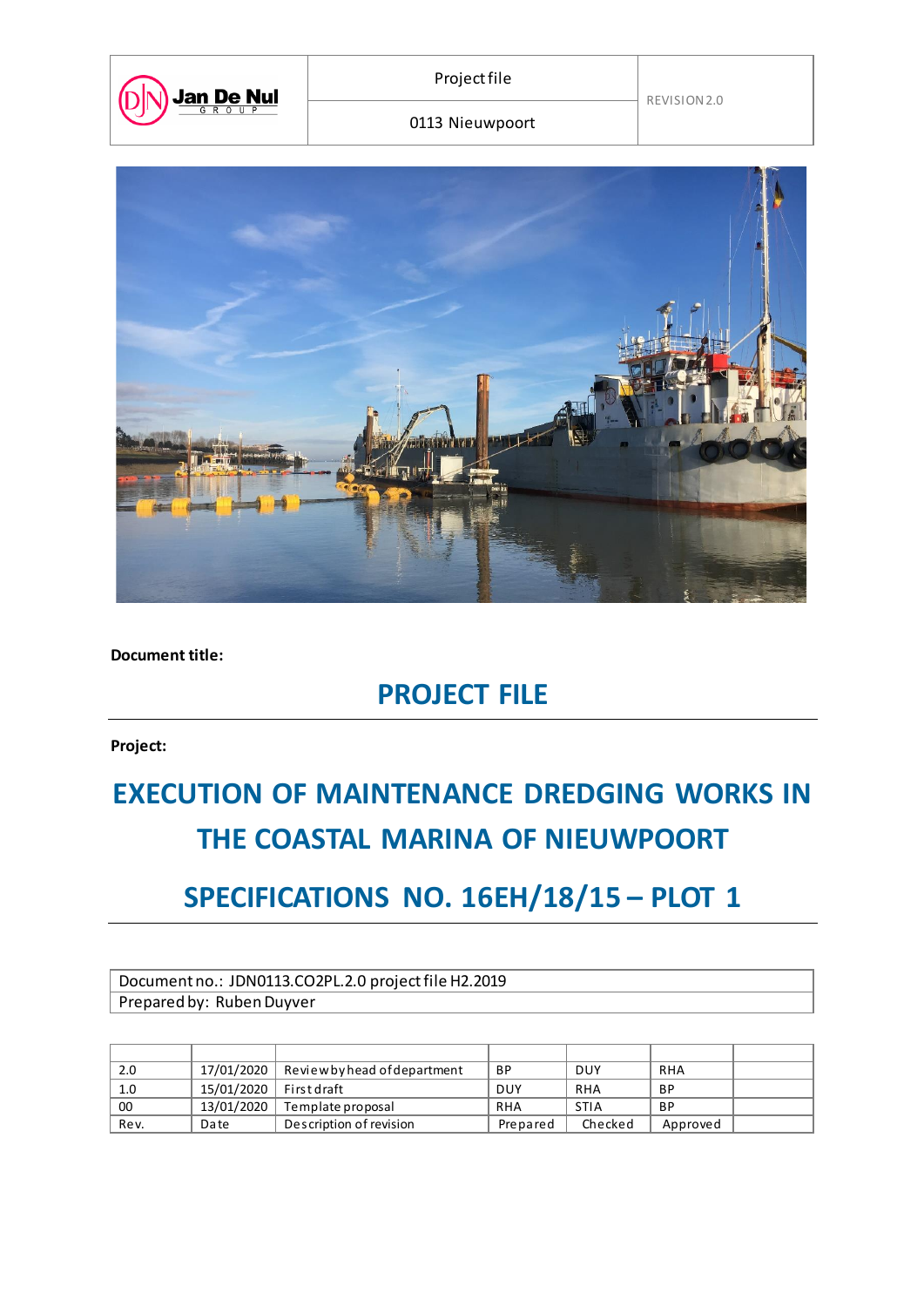

0113 Nieuwpoort

## **0 INTRODUCTION**

The Coastal Marina in Nieuwpoort is situated alongside the river IJzer ('navigation channel'), which flows into the North Sea and along which 3 marinas are located.

The Client regularly surveys the areas and indicates where dredging is required.

In the marinas and at places in the river that are difficult to reach, we use for this a small cutter suction dredger that pumps the dredged sediments through a floating pipeline into larger seagoing split hopper barges moored in the navigation channel. When loaded, they sail approximately 12km out to sea to dump the dredged material within a defined zone.

A trailing suction hopper dredger can dredge at the other places in the navigation channel.

The contract is divided into 'lease years', which run from 16 September to 15 June of the following year. Within each lease year, a 'dredging campaign' is carried out.

This report is the first after the project has been awarded 15 September 2019. The dredging campaign for the first lease year has already started on 22 November 2019 and will be reported on in full in the next half-yearly publication (August 2020).

#### **0.1 PROJECT DETAILS**

| <b>Name</b>           | <b>Maintenance dredging works Nieuwpoort</b>                                                                                                                |
|-----------------------|-------------------------------------------------------------------------------------------------------------------------------------------------------------|
| Description           | Execution of maintenance dredging works in 3 marinas and in the<br>navigation channel in Nieuwpoort so as to bring the bottom levels up to<br>target depth. |
| Specifications number | 16EH/18/15 (plot 1)                                                                                                                                         |
| Client                | Agentschap Maritieme Dienstverdeling & Kust (Maritime Services a Coast<br>Agency)                                                                           |
| Award date            | 22 January 2019 (start of works in November 2019)                                                                                                           |
| Execution period      | 3 lease years, extendable by another 3 lease years.                                                                                                         |

#### **0.2 PARTIES INVOLVED**

Jan de Nul NV is the main contractor of this project and responsible for:

- Deployment of cutter suction dredger ('CSD'), seagoing split barges ('SHB'), assistance boats and loading pontoons ('FLAP');
- Deployment of trailing suction hopper dredgers ('TSHD');
- Project management and daily management.

No subcontractors have been engaged during this lease year.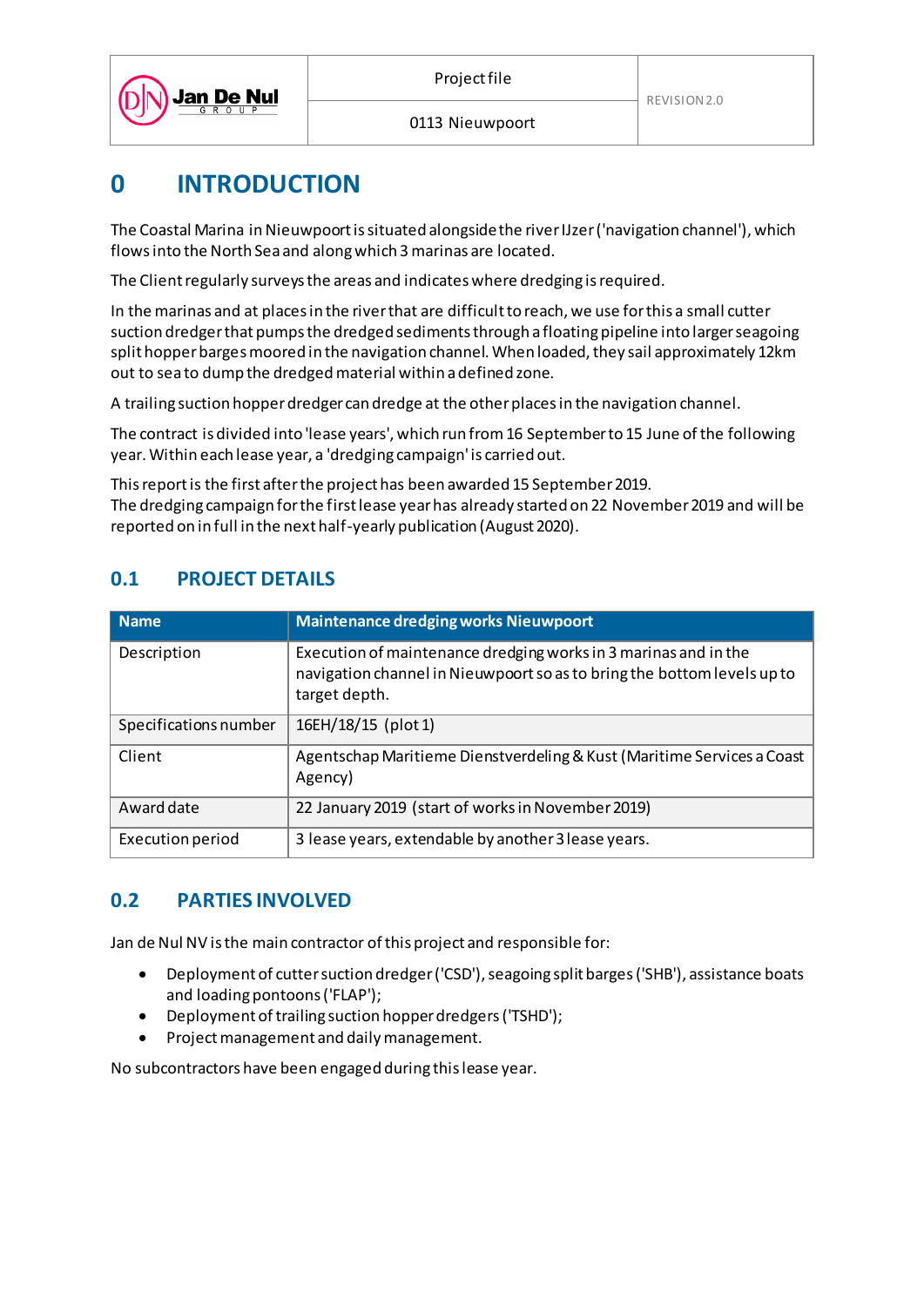0113 Nieuwpoort

#### **0.3 PLANNED EQUIPMENT AND PERIODS OF DEPLOYMENT**

| <b>Ship</b>                 | <b>Deployment period</b>                                      |
|-----------------------------|---------------------------------------------------------------|
| TSHD PINTA                  | 2X per campaign year                                          |
| <b>CSD Hendrik Geergert</b> | Yearly from Novemberto April                                  |
| SHB Magellano               | Yearly from November to April                                 |
| SHB Magellano               | Yearly from November to April                                 |
| Assistance boat DN59        | Yearly from November to April + mobilisation & demobilisation |

### **1 INSIGHT**

Jan De Nul

Dl

#### **1.1 IDENTIFICATION OF ENERGY AND EMISSION FLOWS [2A]**

List of significant energy/emission flows:

| <b>Energy flow</b>                                                             | <b>Scope</b> |
|--------------------------------------------------------------------------------|--------------|
| Fuel consumption of seagoing split hopper barges Magellano & Verrazano         |              |
| Fuel consumption of trailing suction hopper dredgers Pinta & Sebastiano Caboto |              |
| Fuel consumption of cutter suction dredger Hendrik Geeraert                    |              |
| Fuel consumption of assistance tugboat DN59                                    |              |
| Electricity consumption of construction site shed                              |              |

#### List of excluded energy/emission flows:

| <b>Energy flow</b>              | <b>Reason</b>                                   |
|---------------------------------|-------------------------------------------------|
| Transport with cars (execution) | Is monitored at corporate level and included in |
|                                 | common parts                                    |
| Transport with cars (crew)      | Is monitored at corporate level and included in |
|                                 | common parts                                    |
| Air miles (crew)                | Is monitored at corporate level and included in |
|                                 | common parts                                    |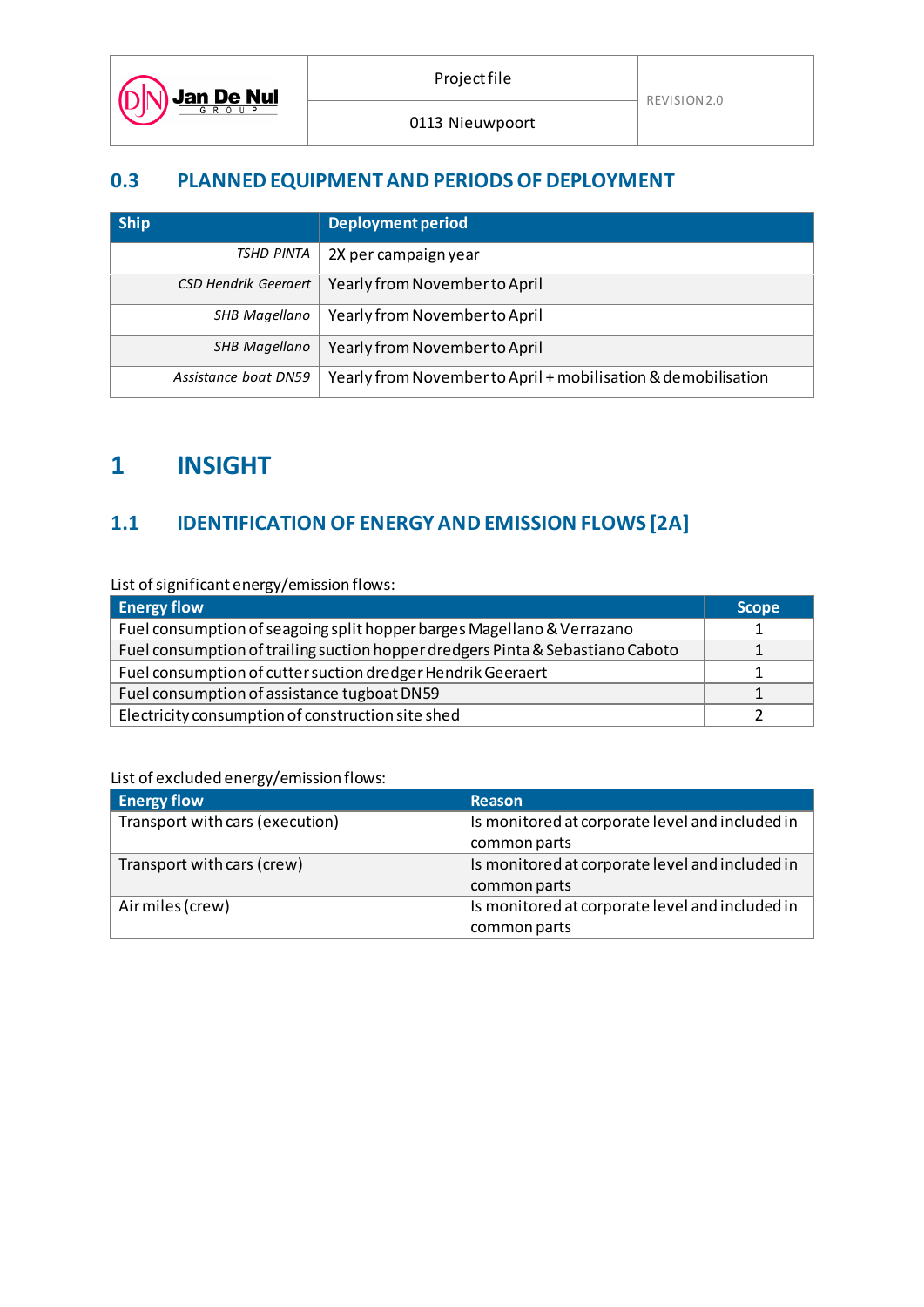#### **1.2 CO2 FOOTPRINT AND TRENDS**

#### **1.2.1 REFERENCE CO<sup>2</sup> FOOTPRINT**

On the basis of the tender calculation, a reference  $CO<sub>2</sub>$  footprint was drawn up:



#### **1.2.2 ACTUAL CO<sup>2</sup> FOOTPRINT OF PROJECT**

The dredging campaign for the first lease year has already started on 22 November 2019 and will be reported on in full in the next half-yearly publication (August 2020).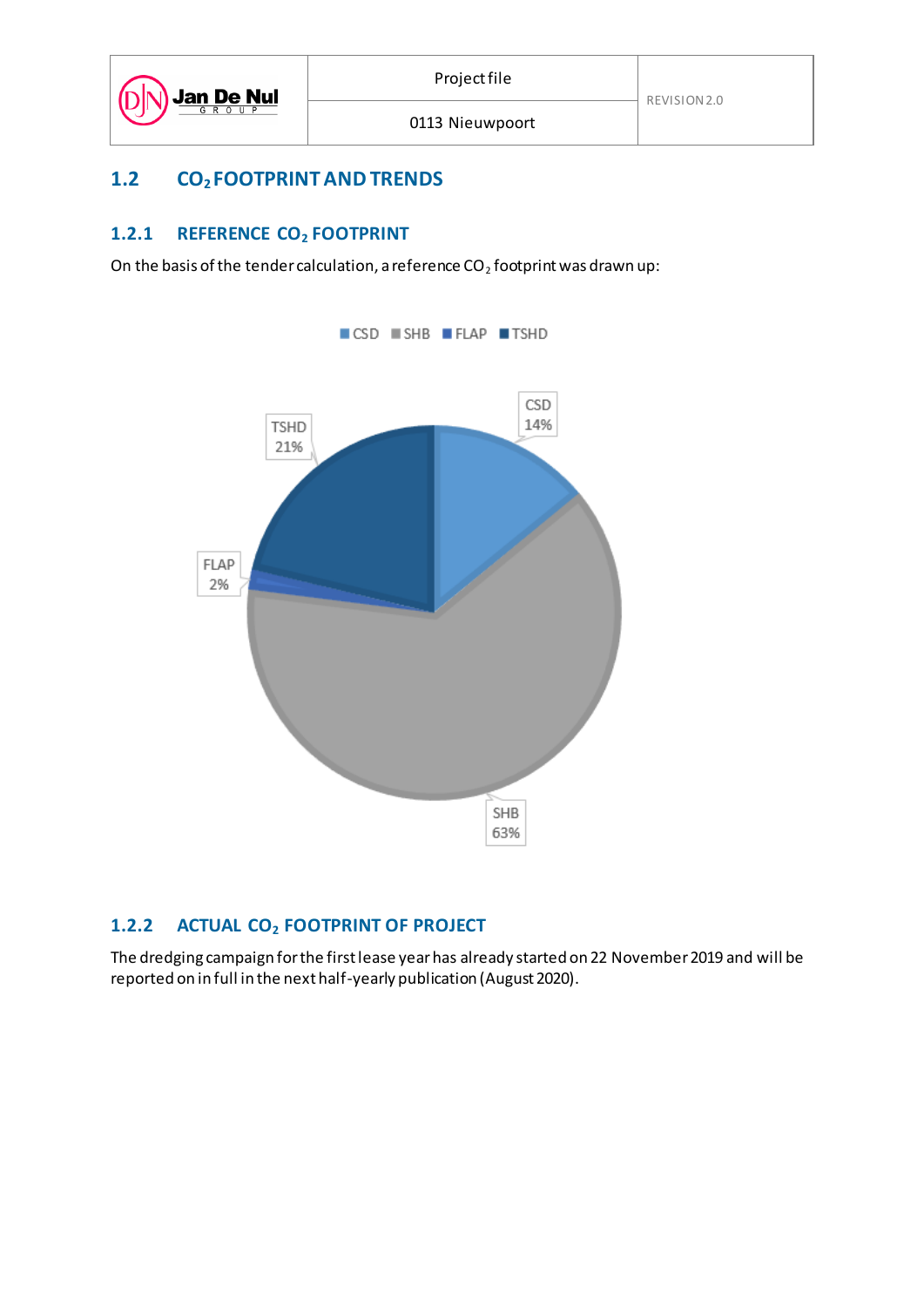



Fuel of vessels (Scope 1) Air miles (Scope 2)<br>Electricity (Scope 2) Commuting (Scope Commuting (Scope 3) Cabs (Scope 3)

The energy/emission profile of this project does not deviate from the emission profile at corporate level for the dredging department Benelux.

The main energy flows within this project are related to the emission of 'wet' equipment, i.e. vessels.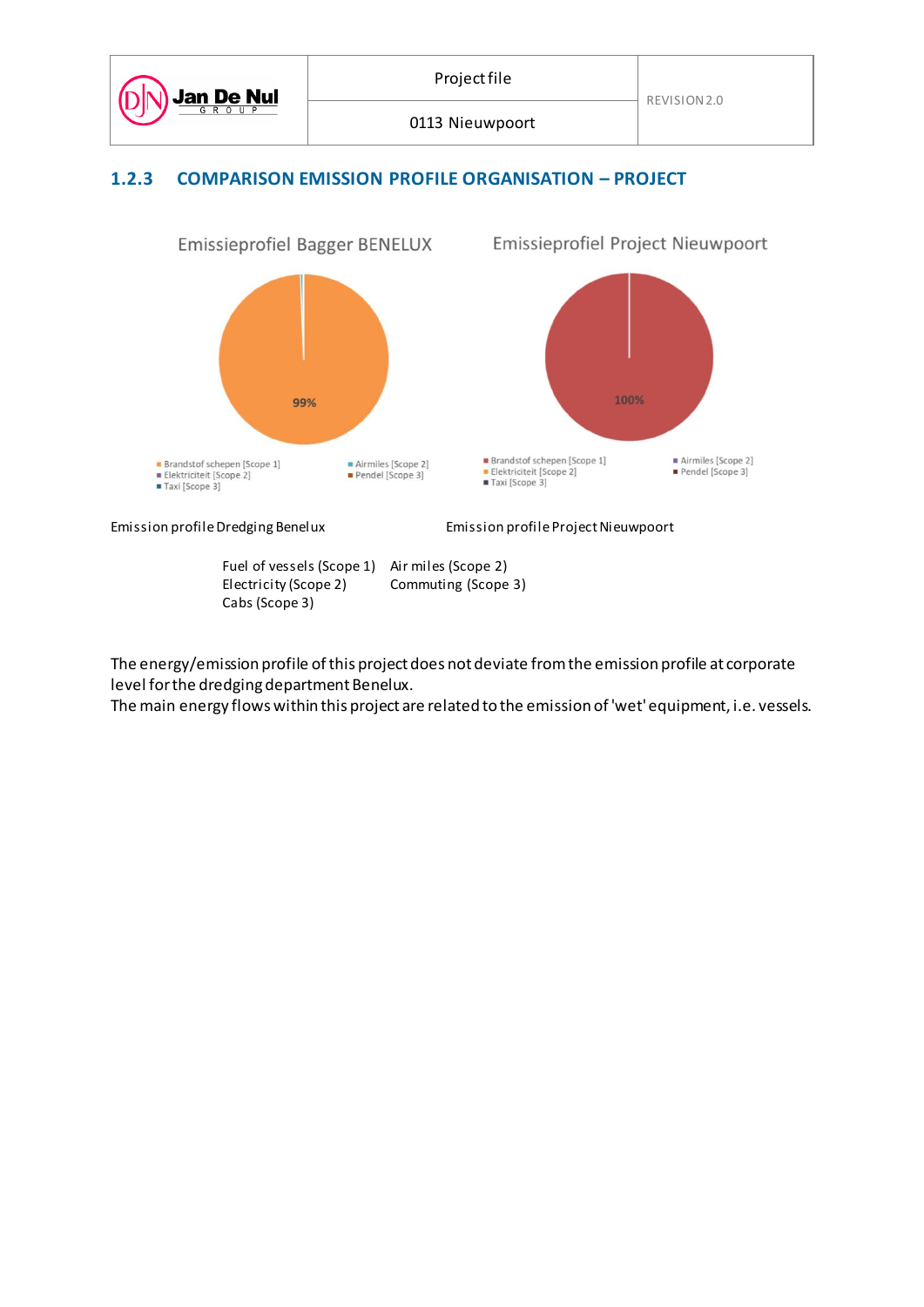

## **2 REDUCTION**

#### **2.1 LIST OF REDUCTION MEASURES FOR THIS PROJECT**

| ID                                                                             | <b>Title</b>                                   | <b>Concrete optimisation</b>                                                                                                                                                                                                                                                                                                                                                                                                                                                             |
|--------------------------------------------------------------------------------|------------------------------------------------|------------------------------------------------------------------------------------------------------------------------------------------------------------------------------------------------------------------------------------------------------------------------------------------------------------------------------------------------------------------------------------------------------------------------------------------------------------------------------------------|
| $0113 - 1$                                                                     | Choice of vessel                               | The energy efficiency of vessels that might be used is checked during<br>the tender process. This is weighed up against the mobilisation<br>distance.                                                                                                                                                                                                                                                                                                                                    |
| 0113-2                                                                         | <b>CSD: Judicious</b><br>use of engines        | The cutter suction dredger is powered by a diesel engine that directly<br>drives the dredge pump and an auxiliary generator. When the<br>dredging process is interrupted (removing dirt from the pump,<br>waiting for barges), the engine is switched off. In between dredging<br>processes (waiting for barges) and in bad weather, the cutter is - if<br>possible-moored alongside the floating infrastructure and the<br>quayside power supply (fuel consumption = 0) is switched on. |
| 0113-3<br>FLAP ('Floating<br>auxiliary plant'):<br>judicious use of<br>engines |                                                | When moored while on stand-by, the engine is turned off as much as<br>possible. No unnecessary running of engines, for instance for air<br>conditioning/heating.                                                                                                                                                                                                                                                                                                                         |
|                                                                                |                                                | For transports, priority is always given to the vlet boat with the<br>lowest emissions and the lowest power consumption.                                                                                                                                                                                                                                                                                                                                                                 |
| 0113-4                                                                         | Barges: judicious<br>use of engines            | In between dredging processes (waiting for other split barge that is<br>being loaded) and in bad weather, the split barge is - if possible -<br>moored alongside the sand quay or anchored beyond the project<br>site. When moored against the loading pontoon, the engines are<br>switched off: no needless use of screws for staying in position.                                                                                                                                      |
| 0113-5                                                                         | Optimisation of<br>planning of<br>works        | By planning trench dredging works immediately prior to the cutter<br>works, barges with a larger draught can sail to the dumpsite. This<br>means that more dredged material is transported per cycle, which<br>reduces the $CO2$ emission per m <sup>3</sup> of dredged material.                                                                                                                                                                                                        |
| 0113-6                                                                         | Optimisation of<br>works according<br>to tides | The shipping route to the dumpsite is shorter at high tide than at low<br>tide. The journeys to the dumpsite are therefore made as much as<br>possible during high tide, sand journeys at low tide.                                                                                                                                                                                                                                                                                      |
| 0113-7                                                                         | Electrification                                | We've ordered a study into the possibility of running the barges on<br>electricenergy.                                                                                                                                                                                                                                                                                                                                                                                                   |

**Source: List of measures Jan De Nul**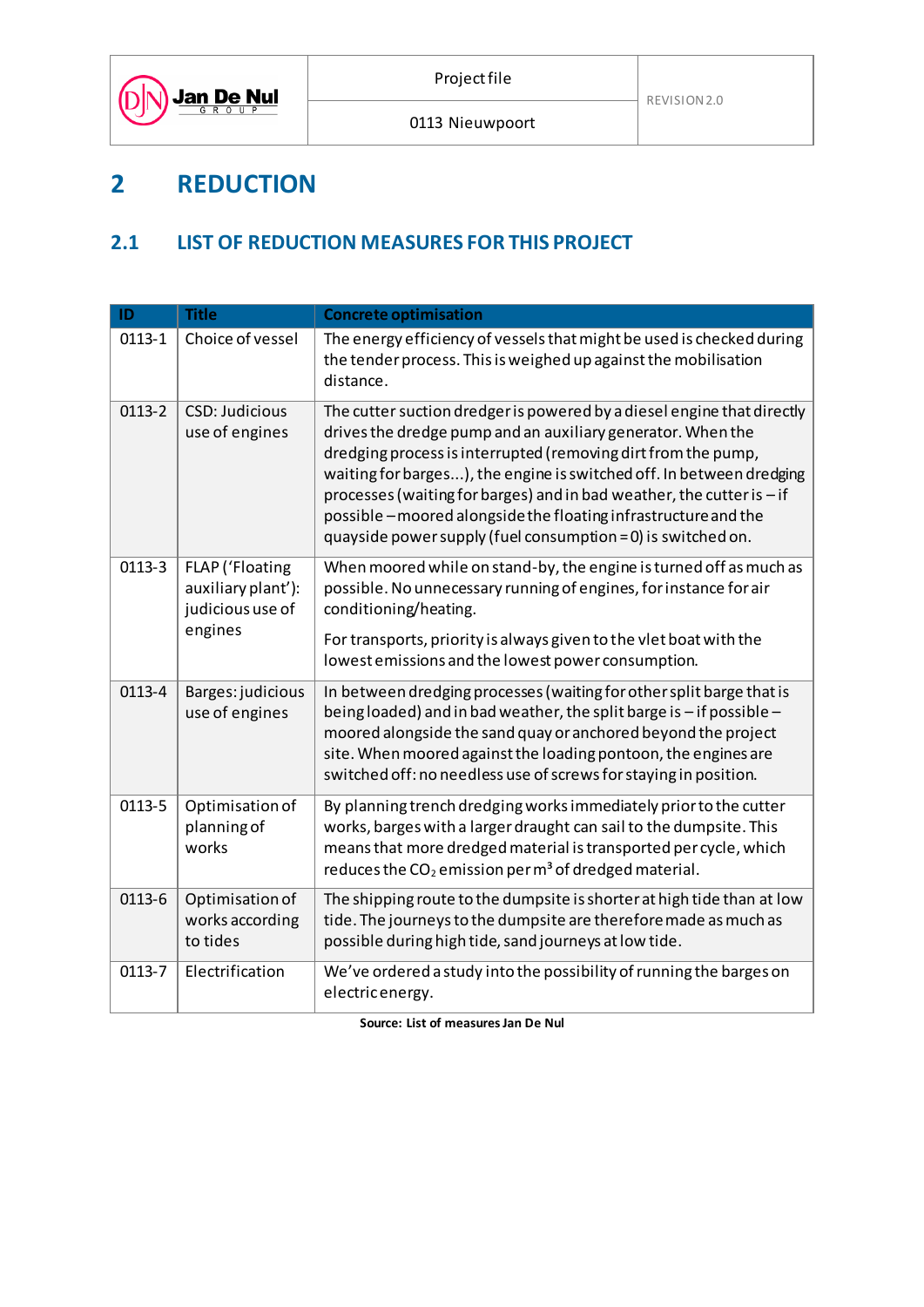

#### **2.2 PROJECT-SPECIFIC APPLICATION OF MEASURES**

The above measures were applied in this project as follows:

| ID                     | <b>Concrete application</b>                                                                                                                                                                                                                                                                                            |
|------------------------|------------------------------------------------------------------------------------------------------------------------------------------------------------------------------------------------------------------------------------------------------------------------------------------------------------------------|
| $0113 - 1$             | TSHD Pinta passed the project site during a mobilisation to another project,<br>maintenance of navigation channel was scheduled according to this passage.                                                                                                                                                             |
| $0113 - 2$<br>$0113-3$ | An agreement was concluded with the yacht club "VYN" to use quayside electricity<br>from the yacht pontoons. This means that the generators on board of DN59 and<br>Hendrik Geeraert do not have to run for heating/air conditioning.<br>The yacht club is certified as energy neutral and supplies 100% green energy. |
| 0113-5                 | TSHD Pinta ended the maintenance dredging works in the navigation channel on<br>02/12/19, the maintenance dredging works in the marinas started on 03/12/19. This<br>enabled us to maximise the loading of the SHB as from day one.                                                                                    |
| 0113-6                 | A tool has been developed to help the SHB crew determine the optimal load as a<br>function of the current tide.                                                                                                                                                                                                        |

#### **2.3 OTHER MEASURES ONLY APPLICABLE TO THIS SPECIFIC PROJECT**

- Biofuel will be bunkered in the fuel tanks and the trailing suction hopper dredger
- Optimisation of the length of the floating pipelines in order to reduce the required motor power;
- Adjusting (lowering) of navigation speed as a function of the optimal split hopper barge cycle: no unnecessary navigation when we would then have to wait for the other SHB to have been loaded;
- Planning to replace the existing, outdated construction site shed by an energy-efficient shed.

The reduction measures that have so far only been specific to this project will be added to the cross-departmental list of measures for Jan De Nul. In this way, they will be considered for all upcoming projects (with award advantage).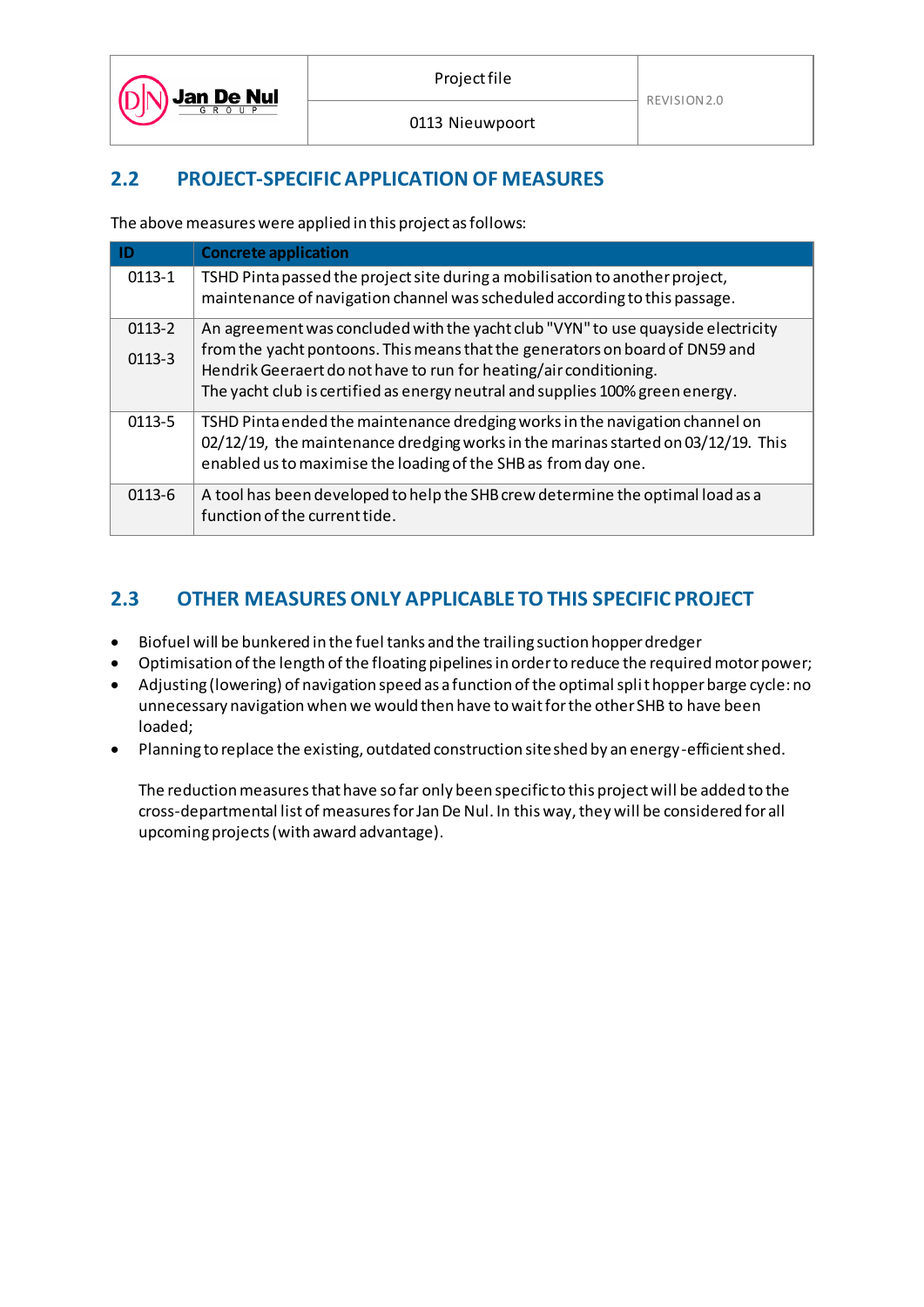

## **3 TRANSPARENCY**

For the communication on our  $CO<sub>2</sub>$  performance for the entire Benelux, we refer to the crossdepartmental communication plan << CO2PL-Jan De Nul-3C2 – Communication plan >>.

Specifically for this project, we will also communicate on the  $CO_2$  performance, both internally and externally. The form of communication, stakeholders, parties responsible and frequencies are summarised in the tables below.

#### **3.1 INTERNALLY:**

| Form of<br>communication          | <b>Stakeholders</b>                        | <b>Party responsible</b>     | <b>Frequency</b>                 |
|-----------------------------------|--------------------------------------------|------------------------------|----------------------------------|
| Project introduction              | Crew                                       | Employee performing the task | At the start of<br>each campaign |
| Toolbox meetings                  | Crew                                       | Employee performing the task | Monthly                          |
| Monthly report                    | On-site project<br>team                    | Employee performing the task | Monthly                          |
| <b>BNL</b> project meeting        | Project team BNL                           | Employee performing the task | Half-yearly                      |
| Feedback in steering<br>committee | <b>Steering group</b><br><b>BNL BAGGER</b> | <b>Project Manager</b>       | Monthly                          |

#### **3.2 EXTERNALLY:**

| <b>Form of communication</b>                                                                    | <b>Stakeholders</b>        | <b>Party responsible</b>                      | <b>Frequency</b> |
|-------------------------------------------------------------------------------------------------|----------------------------|-----------------------------------------------|------------------|
| Project reporting per lease year                                                                | Client                     | <b>Project Manager</b>                        | Annually         |
| Publication of this project<br>report on the JDN website                                        | Interested<br>stakeholders | Energy &<br><b>Emissions QHSSE</b><br>Advisor | Half-yearly      |
| Posting by means of banners &<br>Heras information panels on the<br>project site in the marinas | Interested<br>stakeholders | Employee<br>performing the<br>task            | Continuously     |
| Social media: Linkedin,<br>Instagram, Facebook **                                               | Interested<br>stakeholders | Head of<br>department                         | ca. 2x/year      |